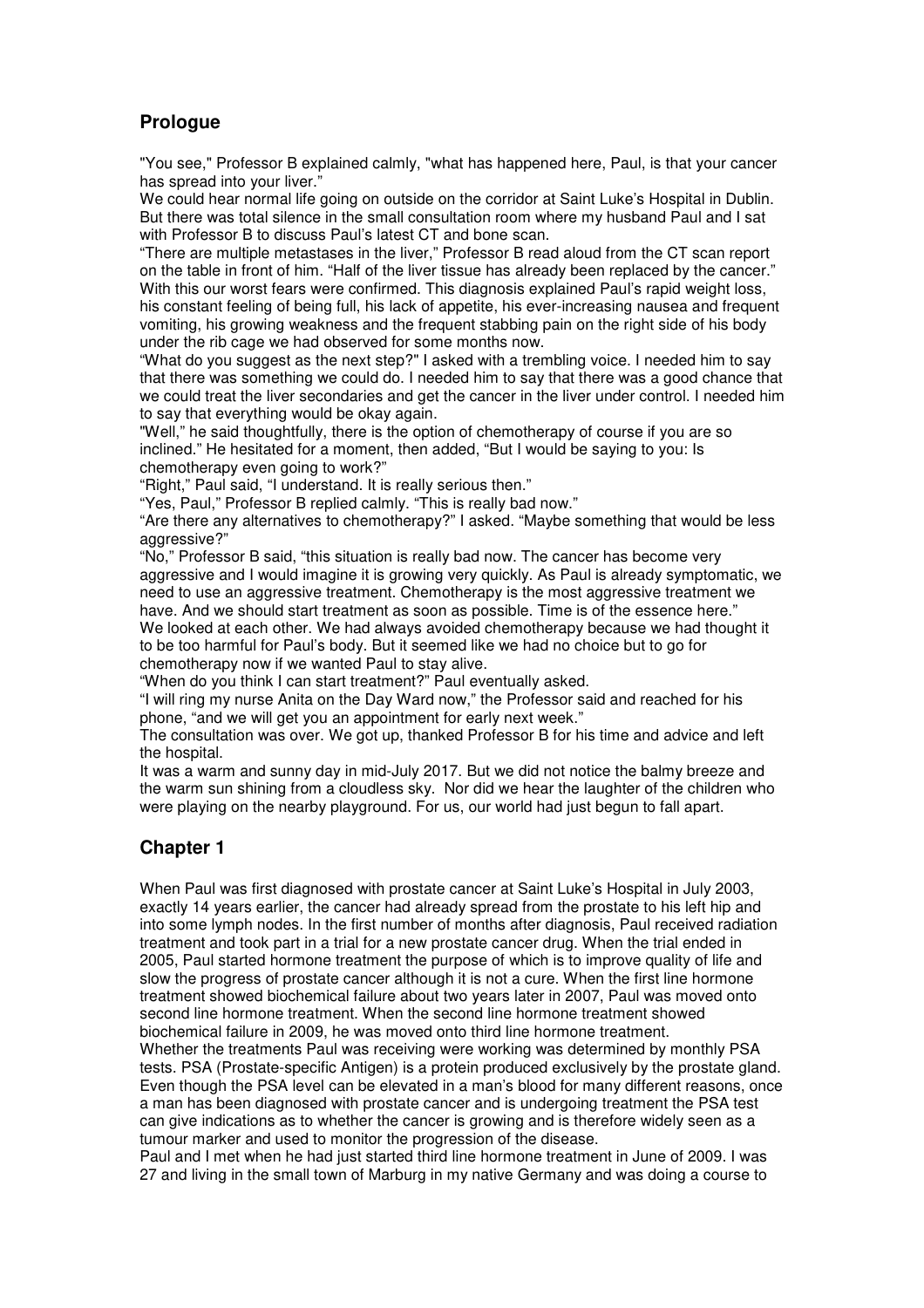become a bilingual secretary. Paul was 59 and living and working in Dublin. We both came to the Shambhala Buddhist centre in Marburg in summer 2009 to participate in a seminar on loving-kindness. Most of the participants on the course were from Germany but there were a few people from France and two people from Ireland as well. The language the course material was presented in was English. But on the second day, some of the course material was presented in German. I was aware that one of the people from Ireland was sitting right behind me and so I turned around and asked whether he would like a translation into English. The man, tall and slim with a kind face, dark brown eyes and thick black curls said yes immediately and pushed his chair closer to mine. Later we would often talk about the instant when I had turned around to him to offer him a translation as a really special moment. To both of us it had felt like a moment of intense recognition.

We became inseparable for the days we had in Marburg. During the course we sat side by side in the meditation hall. During the breaks we would take our cups of tea or our plates with food that had been prepared by other members of the community for us outside and sit on the grass. In the evenings I showed Paul my town and we spent wonderful hours sitting in the evening sunshine at Marburg Castle or by the river Lahn and, once the sun had gone down, we would go for dinner in one of Marburg's many bars and restaurants all the while telling each other about our respective lives and having a lot of fun.

When Paul went back to Dublin, we knew that something incredibly significant had begun between us. We were both confused about what was happening to us because neither of us had expected to meet somebody special and to fall in love. But exactly that had happened to us. We found it painful to be apart, even though we had only just met. We were in touch every single day on email and sometimes with a long phone call at night. And even though we had only just met and were only just beginning to get to know each other, it also felt as if we had known each other forever and we missed each other terribly.

A couple of weeks later, Paul surprised me with an invitation to Ireland and of course I accepted his request immediately. I could not wait to see him again. We had a wonderful week together and it felt so amazing to be physically close to him once more. We spent some of the time in Dublin at his family home where he lived with his mum - and which we had all to ourselves because she had gone on holiday to Italy for two weeks - and the rest of the time in Doolin in the west of Ireland and then for one night on Inishmore, one of the islands off the west coast of Ireland. When I had to leave, I knew that not only had I fallen even more deeply in love with Paul but also with Ireland.

As part of my secretarial course I had to do work experience either in Germany or abroad for two months in autumn of that year. When I told Paul about this, he arranged for me to come to Ireland and work with him at his community employment scheme. So only six weeks after my first visit to Ireland I was back again, and this time I would stay for two whole months. As Paul's mum did not want us to live with her for the two months, we rented an apartment together. It was a beautiful apartment, small but with everything we needed, and we soon felt at home there and began to call it "our love nest".

Living and working together was wonderful and we got to know each other so much better. When I had to return to Germany at the end of the two months, we knew that we wanted a future together and that I would move to Ireland the following summer. Paul told me about his prostate cancer early on in our relationship.

"It is important that you know about my cancer," he said, "before you make a decision on how you would like our relationship to go forward. You have to understand that not only am I a lot older than you, but I am also not a well man. And we can never have children." He proceeded to tell me about the treatments he had already received and the third line hormone treatment he was currently on.

I listened to him quietly, smiled and then said, "I love you. I want my life to be with you. I will never leave you. And I don't want to have children anyway. So everything is perfect." And it was.

Over the next couple of months, we flew back and forth regularly between Germany and Ireland for long weekends or during holidays. When we were not together, we wrote emails or text messages and spoke on the phone at least once every day.

Our respective families were a little sceptical of our relationship because of our age difference, because of Paul's illness and mainly because everything was happening so quickly between us. We were surprised ourselves of course at the speed with which we had made our plans. But we also knew and, more importantly, felt that what we were doing was absolutely right for us.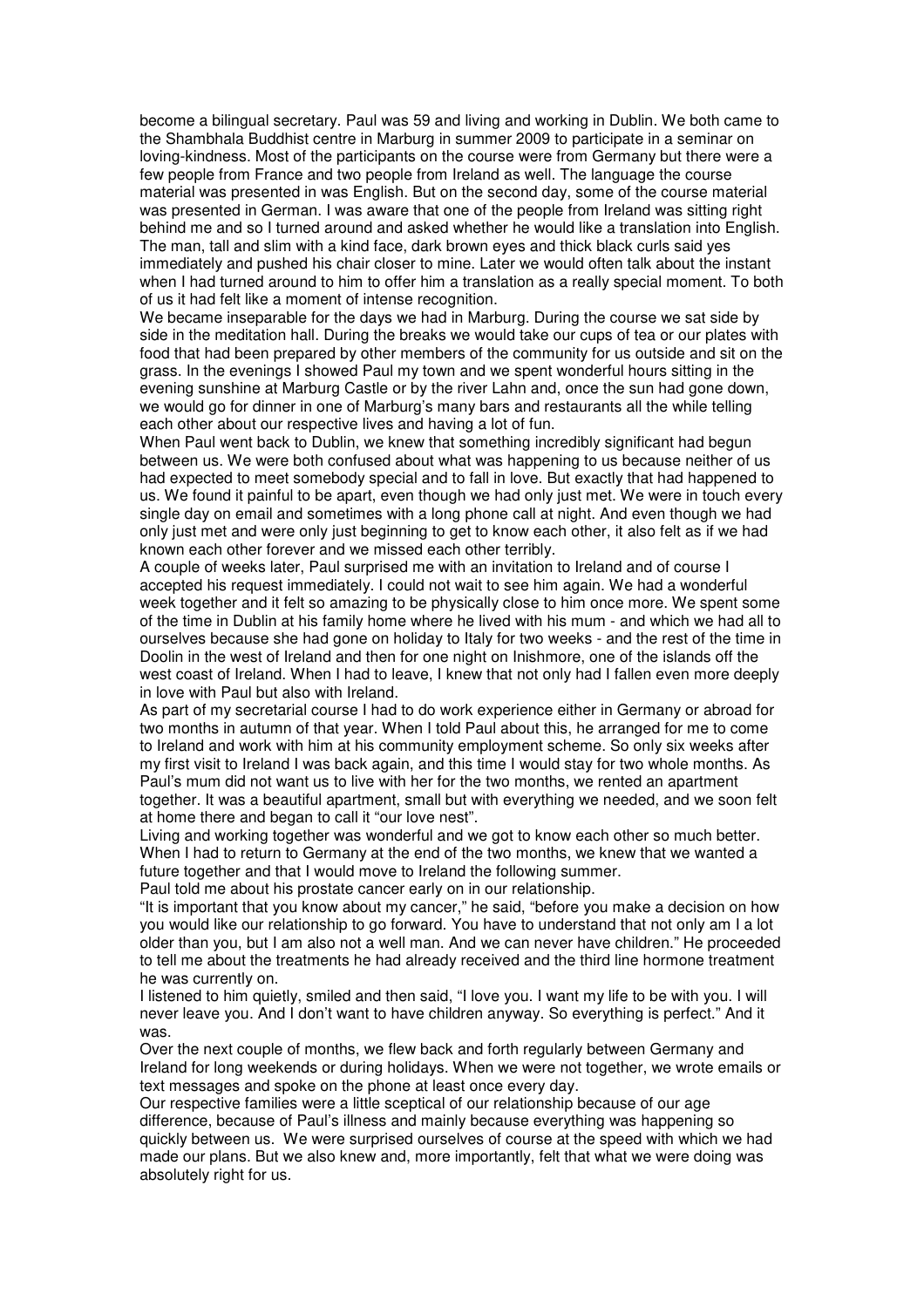Our relationship was truly something extraordinary and different from a lot of relationships I know. When Paul and I met, it felt for both of us as if we had been waiting for each other our entire lives. It was like we were finally renewing an ancient connection again, one that we had been waiting to re-establish for many, many years. We were finally being re-united with our other half or another part of ourselves without which we had never been whole. I think this explains our longing to be together right from the start and our enthusiasm and passion to make it happen. We just could not be stopped by any obstacles - not by the fact that I had to move my whole life to Ireland and leave my home country, my family and my friends behind to step into a completely new life nor by the fact that he had to leave the family home that he had been sharing with his mum all his life. The relationship was perhaps a little unusual because Paul was 33 years older than me, something that never bothered us in the slightest, and because we came from different countries and cultural backgrounds, something which was a little challenging at first but that we both embraced with happiness and excitement. When I visited Paul in Ireland over the Easter holidays in April of 2010, he introduced me to his mum and his two sisters. Paul's dad had died years ago from a rare heart condition. Paul's relationship with his mum and his sisters had always been complicated but had become even more difficult since he had met me and had decided to move out of the family home and build a life with me. For reasons that would be too complex to describe in this book and are unnecessary to explain for the purpose of telling our story, suffice to say that, even though Paul's family and I met and would even have some good times in the years to come, we would lose touch with Paul's mum and sisters in later years.

During Paul's next visit to Germany in May of 2010, I arranged for Paul and my parents to meet. We travelled by train from Marburg to Braunschweig, the city in Germany where my parents lived, and met my parents in a café. It was a lovely afternoon. Despite the obvious language barrier, the three of them got on really well right from the start. I felt it was important that my parents met the man with whom I was so madly in love and with whom I would spend the rest of my life in Ireland. Of course my parents had wanted to meet him too. And Paul, even though a little nervous, was delighted to meet them as well.

In June of 2010, after graduating top of the class from my bilingual secretarial course, I packed up all my things – the ones from my apartment in Marburg and the items that were still at my parents' apartment in the north of Germany – and left for Ireland with three suitcases. The rest of my belongings I had packed into removal boxes that my parents would send on to me once Paul and I were settled. We were so looking forward to moving into the beautiful two-bedroom apartment Paul had found for us in Rathgar, a beautiful part of Dublin's inner city, during the spring.

The summer of 2010 was truly magical. Paul was able to get a lot of time off work and I decided to postpone my job search to the autumn and so we had plenty of opportunity to enjoy the summer. We had fun getting settled into our apartment and with the unpacking of my 17 removal boxes when they arrived from Germany. The weather was beautiful almost every day and we did our yoga and meditation in our large back garden every morning. Paul brought me to all the places he loved in Dublin and it was wonderful for me to see where he had grown up, where he had played with his friends as a small boy, where he had played rugby and other sports as a teenager and where he had gone for long evening walks along the Dodder River in his adult life. We also went on a few day trips into the Dublin Mountains and into the Wicklow Mountains or to the Powerscourt gardens on particularly warm days to go for long walks and have picnics. But one of our favourite places to go was the playground in the park closest to our home where we could spend hours messing around on the swings and in the little wooden playhouse in the evenings when the kids had long gone home. It is that playfulness, that light-heartedness, that childlike happiness and joy that I remember most about that summer. We felt so free and were just so happy together.

In autumn of 2010, when Paul was back at work full time, I started to look for a job as bilingual secretary. But Ireland was in the middle of a recession and getting work as a bilingual secretary in a multinational company seemed impossible. I eventually found voluntary work as a receptionist but left the firm after a couple of months when my request to change my post from a voluntary one into a paid one was declined. I spent day in and day out applying for one job after another, occasionally going for job interviews, and always being unsuccessful. I loved my life with Paul, but I felt frustrated about my work situation.

In summer of 2011, we moved to Killiney in South County Dublin into a small two-bedroom house and even though we were only renting, it felt great to have our own house and so near the coast. We were sure that we would buy our own home one day.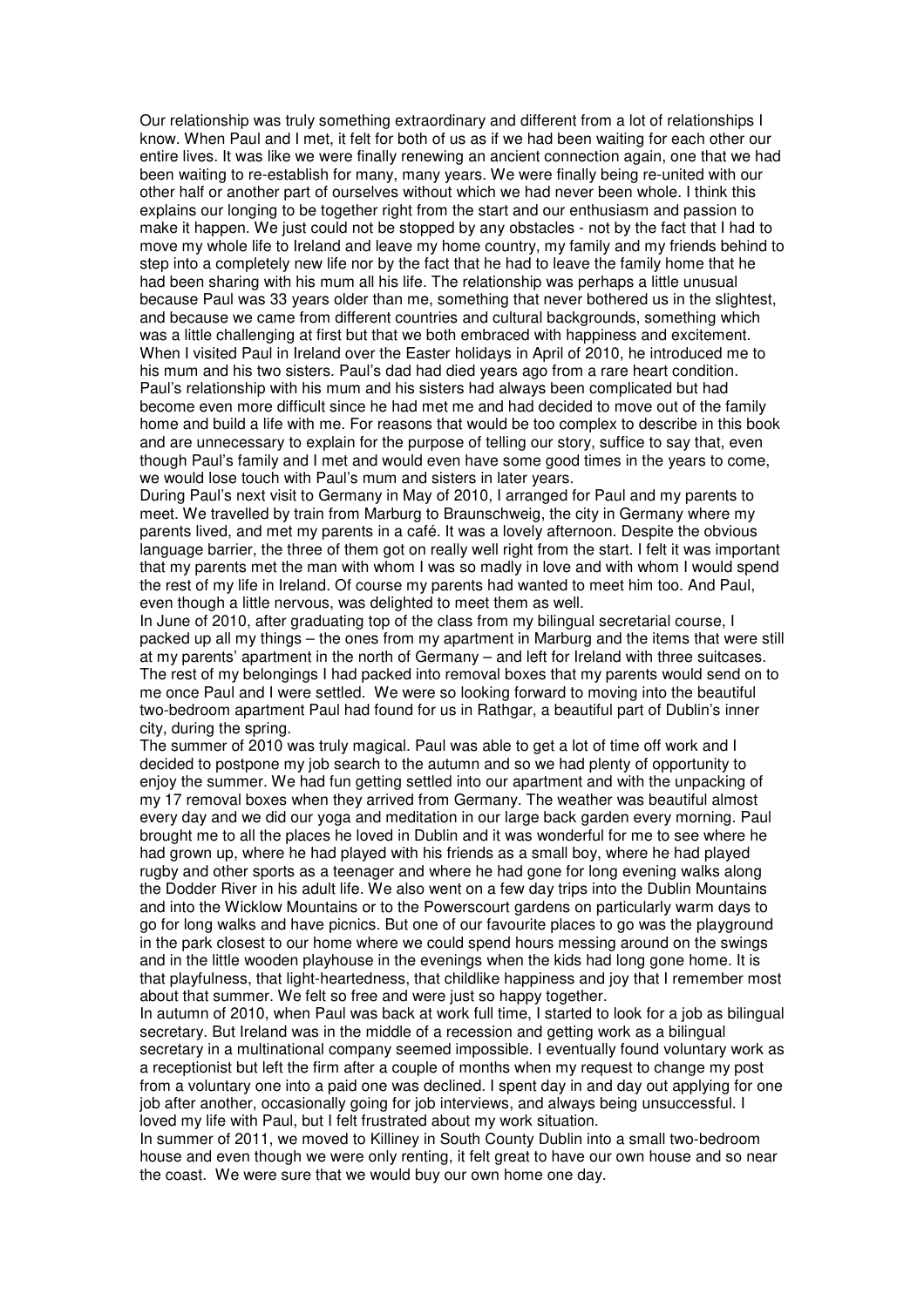Once we were settled in our new home, I decided to give up on finding a job as bilingual secretary and to concentrate instead on the complementary therapies I had learned years ago in Germany: Reiki Healing, a form of Aromatherapy and Mindfulness Meditation. I felt that there was a need for such therapies within the Irish community and that the Irish were very open to complementary treatments as an addition to their medical care. I sought help from Paul's niece who worked as a graphic designer and website builder and soon I had a business name, a website, a place to work from and my first clients. My complementary therapy practice Healing Well was established and soon flourishing.

Those were happy times. We both had good jobs. We had a lovely house in a beautiful part of south county Dublin. I had begun to feel really at home in Ireland. And Paul was in good health; the only signs that he had cancer were the monthly blood tests and the three-monthly consultations with his oncologist at Saint Luke's Hospital.

We went on a two-week long holiday to Crete that summer. We enjoyed sunbathing on the beautiful beaches and swimming in the warm sea or in the pool that belonged to our hotel. We explored many of the ancient sites with great interest. And we loved the good food and excellent wine.

Of course the cancer was always at the back of our minds. But we were hoping and praying that things would continue really well for us for a long, long time. We felt that we had reason to be hopeful as, after all, Paul's hormone treatments had been working for quite a long time and we felt that he was in really good hands with the doctors and nurses at Saint Luke's Hospital and we still believed that our love and happiness would help him to stay well. Therefore, it was a shock when we learned in spring of 2014, after yet another blood test, that Paul's third line hormone treatment was failing. The blood tests showed that the PSA level had gone up way beyond the normal range suggesting that the cancer had become very active in Paul's bones again. It was then that chemotherapy was suggested to us for the first time. We did not know much about chemotherapy but the thought of such an aggressive form of treatment frightened us because we felt it might be too hard on Paul's body. Just as we thought we would have no other choice but to go for chemo anyway as Paul's cancer had begun to spread rapidly in his bones and we had been told that chemotherapy was the only remaining option, a new drug named Aberaterone was introduced into the Irish healthcare system. This drug, taken in combination with the third line hormone treatment Paul was already on, was showing great results in men with advanced prostate cancer. Paul's oncologist referred us to Professor B, the leading consultant for this new drug in Ireland from the university hospital who also had occasional clinics at Saint Luke's Hospital, and Aberaterone was added to Paul's treatments soon after. According to research, this drug was going to be effective for two to three years. We were sure that by the time Aberaterone was no longer useful, there would be another, even better drug available to us. For now, we were happy to have been referred to Professor B and to have been given access to this new drug. We had to move house during that time. Our landlord had written to us earlier in the year to inform us that he would have to increase our rent. But we would not be able to pay more than we already did. We were sorry to have to leave our house in Killiney but, thankfully, we found a beautiful one-bedroom apartment not far away in the village of Shankill.

"Love, how does it make you feel that our time together is limited?" Paul asked me one evening when we had just come back from a long walk in Shanganagh Park. On evenings like these, we used to turn our living-room couch around so that it would face the window, switch on Classic FM radio, pour a glass of nice red wine each and enjoy the view of Howth Lighthouse in the dusk. And this is where we were sitting now.

"It makes me sad that we won't be able to grow old together," I said beginning to feel very melancholic. "But I love being with you so much that being with you for a relatively short time is better than not having been with you at all and definitely worth the pain of loss that will come inevitably when I will have to let you go. I love you and our togetherness so much that being together with you even for only a day would be so much better than not having been with you at all."

Paul looked at me with tears in his eyes.

"I never thought that I would be this important to anyone," he said in a low voice. "It is hard to believe sometimes that anyone would ever feel this way about me."

"I love you so much, Paul," I said and hugged him close. "And, who knows, maybe we will have a lot more time than you think?".

In the first few months on Aberaterone, Paul's tumour markers dropped from 150 to 50. We were so hopeful. Then I remember the day in September when, after yet another appointment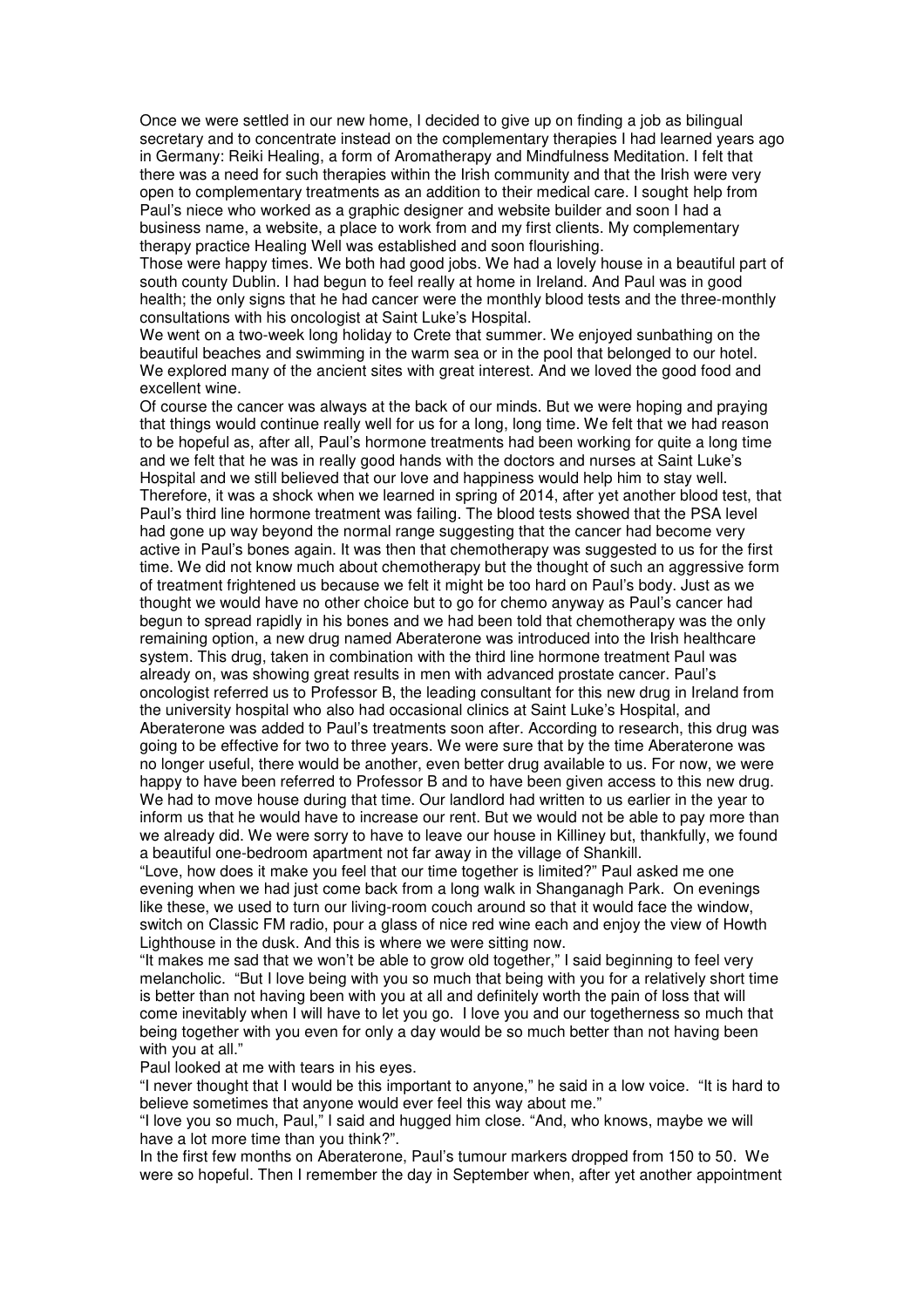with Saint Luke's Hospital to discuss his latest blood test results to which I had not been able to accompany him, Paul picked me up from my work.

"You won't believe this," he said and planted a kiss on my forehead, "my PSA levels have dropped from 50 to 0.2!" I could sense such relief in his voice. We did not care where we were or who could see us or what people might think of us. "Yes, yes, yes," I shouted out and Paul took me in his arms and whirled me around in the middle of the busy street. We were so overjoyed and relieved the treatment was working.

We celebrated the success of the treatment with a trip to the west of Ireland two weeks later. And there, on a mild but rainy day on the cliffs outside the village of Doolin, at a place we had found during our very first trip to the west in the summer of 2009, Paul asked me to marry him. Of course I said yes. I felt he had made me the happiest woman in the whole world and I was so proud to be his fiancée.

The next one and a half years were so exciting. There were all the wedding plans to be made. There was our wedding in July of 2015 at the registry office in Dublin with only a few of our closest friends present followed by a reception at one of the wine bars in the centre of Dublin with friends and colleagues followed by Paul's wedding surprise for me – a night at one of the best and most expensive hotels in Dublin – and then, one week later, the wonderful party that my parents organised for us in Germany and where the whole family from near and far came together to celebrate with us! 2015 was also the year of Paul's retirement. He had loved his job at the community employment scheme but was also happy that his working days were now over and that he would have more time for our small family and our new home that we were looking to buy. In February of 2016, after months of unsuccessful searching, we eventually found and bought our dream home, a small two-bedroom house, in a quiet estate in Bray. It took a couple of months and some of our savings to pay for the work of some competent and reliable decorators before we were finally able to move into our new home in early June of 2016.

It felt like we had it all: we had each other. Paul's illness seemed to be under control once more thanks to the Aberaterone and he was feeling well and strong. Paul really enjoyed his retirement while I was very happy to be working at my therapy clinic and to be the bread winner for us. And we were both so grateful that my job, even though it was very busy with clients all the time and sometimes very long working hours, gave me enough flexibility to spend a lot of time with Paul in our new home. Everything was perfect.

But then the cancer raised its ugly head again. In the autumn of 2016, Paul's blood test showed that the PSA level started to go up suggesting increased cancer activity and therefore that the Aberaterone was beginning to lose effect. Of course we had known that this would happen one day, but we had hoped that somehow we would have more time before we would have to look for a new drug yet again.

During the autumn of 2016, I read everything I could get my hands on about prostate cancer, prostate cancer research, prostate cancer treatments, trials with prostate cancer patients and complementary prostate cancer treatments. I ordered essential oil complexes from an essential oil firm from the United States that promised to slow down cancer growth and support healthy cell growth and made Paul take them every single day. I gave Paul regular Reiki healing as well as treatments with essential oils that were supposed to strengthen the immune system. Paul himself did not seem so interested in looking for alternative treatments and, when I asked him why not, he said that he trusted Professor B and the other oncologists at Saint Luke's Hospital and that he felt confident that they would inform him about any new treatment options.

One day in early January of 2017, I came across a podcast on a German radio station where some doctors from a hospital in Munich spoke about LU177, a new form of radiation treatment that was primarily used on prostate cancer patients with bone metastases in private hospitals in Munich and Heidelberg in Germany. Of course I rang the hospitals to find out whether Paul would qualify for the treatment. I was eventually able to speak to one of the professors in charge in Munich who asked me to send him Paul's file from Saint Luke's Hospital. And, having studied Paul's case, the German professor told us that Paul would qualify and that we should try the treatment. Professor B was willing to support us with the German treatment but advised us to wait a little to see what was happening to Paul's cancer activity first. So, we were waiting nervously from blood test result to blood test result hoping that the PSA level would go down again.

And it did. Paul's PSA, which had gone up from 0.2 to 2, to 3, to 5, to 7, to 10 and to 11 for months suddenly dropped back to 7 in April of 2017. Was it possible, I asked myself, that our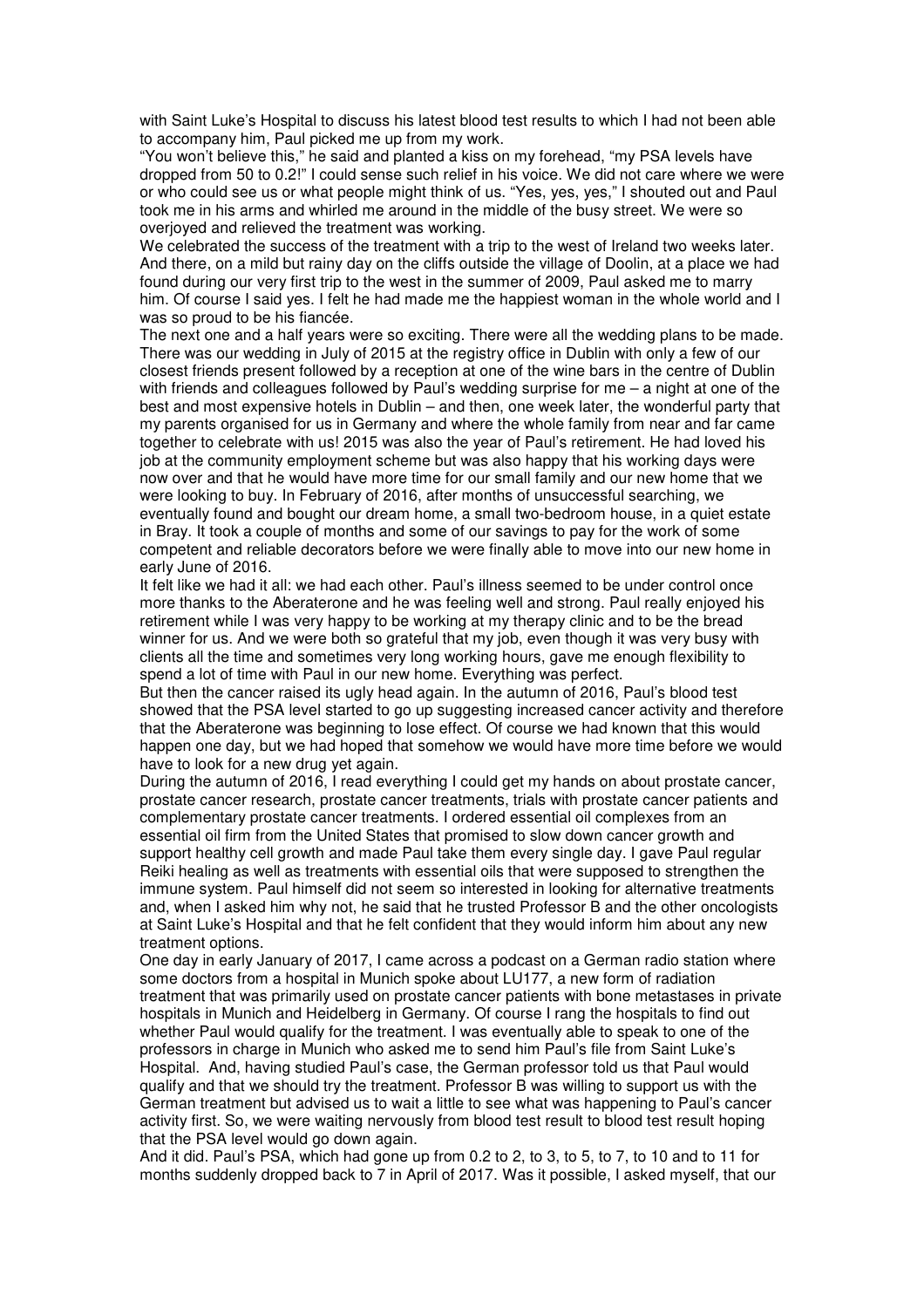closeness, that unique bond that we shared, had helped Paul to live a much longer life and somehow the cancer had stopped growing once more? And were the essential oils perhaps really working and shrinking the cancer?

But even though the blood test results looked promising, we noticed that Paul had become weaker over the winter and spring and that sometimes he felt overcome by nausea. Something just was not right and we both knew it.

"Should we not go for another CT and bone scan just to make sure that everything is okay?" I asked the oncologist at one of our visits in April when everyone marvelled at the improving blood test results.

"There is no need to do scans on a patient whose tumour markers are so low," the oncologist said.

"But what about the weakness and nausea?" I asked, "What if the cancer is growing somewhere unnoticed?"

"The weakness and nausea could be the side-effects of the slowly failing Abiraterone," the oncologist replied. "The tumour markers are low and Paul doesn't have symptoms. There is no need for another set of scans right now." So we left it at that and let him convince us that probably everything was all right and that the best thing we could do in this situation was to wait and observe Paul closely.

Over the next month, Paul started to lose weight, even though he was still eating the same as before. He lost his appetite and interest in food. He started retching and occasionally vomiting. He felt also weak and shaky and had a pain on the right side of his body, under the rib cage, right where the liver was.

We had booked a two-week long trip to Morocco for May of that year. And, since Paul said that he felt well enough to go, we did one last blood test of which we would receive the result upon our return to Ireland and went to Morocco.

We had a fabulous time. We spent the first week in a small village by the coast and the second week in Marrakesh. Everything about this country was so different: the food, the climate, the culture, the sounds, the smells. But even though we were really enjoying ourselves, we could not help but notice that Paul was not well. He needed a lot of time for rest and was often sick in the morning after breakfast. He had also begun to have night sweats. We knew that we would have to go to the hospital immediately once we were back home. When we returned to Ireland, we both realised that we had missed calls and voice messages from Saint Luke's Hospital on our phones that somehow we had not been able to receive while out of the country that told us that Paul's last blood test, done right before we had left the country, had shown a significant rise in his PSA level to 27.

"Don't you think we should do scans now?" I asked our oncologist when we met with him one day after we had come back from our holiday. "The PSA is higher and Paul wasn't feeling well while we were away."

"Let's do one more blood test," the oncologist advised, "and if the PSA is still this much raised, we will do the scans."

When the next blood test result showed a PSA of 89, that together with the symptoms we had been describing for some months was finally enough for the hospital to decide to do a CT and bone scan. And the results of those scans were the scans that we were discussing with Professor B on that warm and sunny July afternoon and because of which Paul was now given his first appointment for chemotherapy.

Reflections from the Author

The importance of scans

In my opinion, scans for patients with any form of advanced cancer must be performed every four to six months. It is not prudent only to perform scans when the patient has developed symptoms or when specific tumour markers have gone beyond the normal range. Many tumours would be discovered a lot sooner, and in many instances they would be much more treatable, and maybe even lives could be saved, if our health service introduced this practice. Paul was not feeling right all through the spring of 2017. This is why, when we had the appointment with the oncologist in April who told us that Paul's PSA was down to 7 again, and two months later again when we had just come back from our holiday, we made our wish known to have another set of scans performed just to be sure but the oncologist did not want to send Paul for scans on each occasion saying, "When the PSA level is low in the patient there is no need for a scan." In our experience, that is simply not true. And when Paul eventually had a CT and bone scan because now the PSA levels were so high that even the hospital got worried, he had extensive liver metastases. While in Paul's case it would not